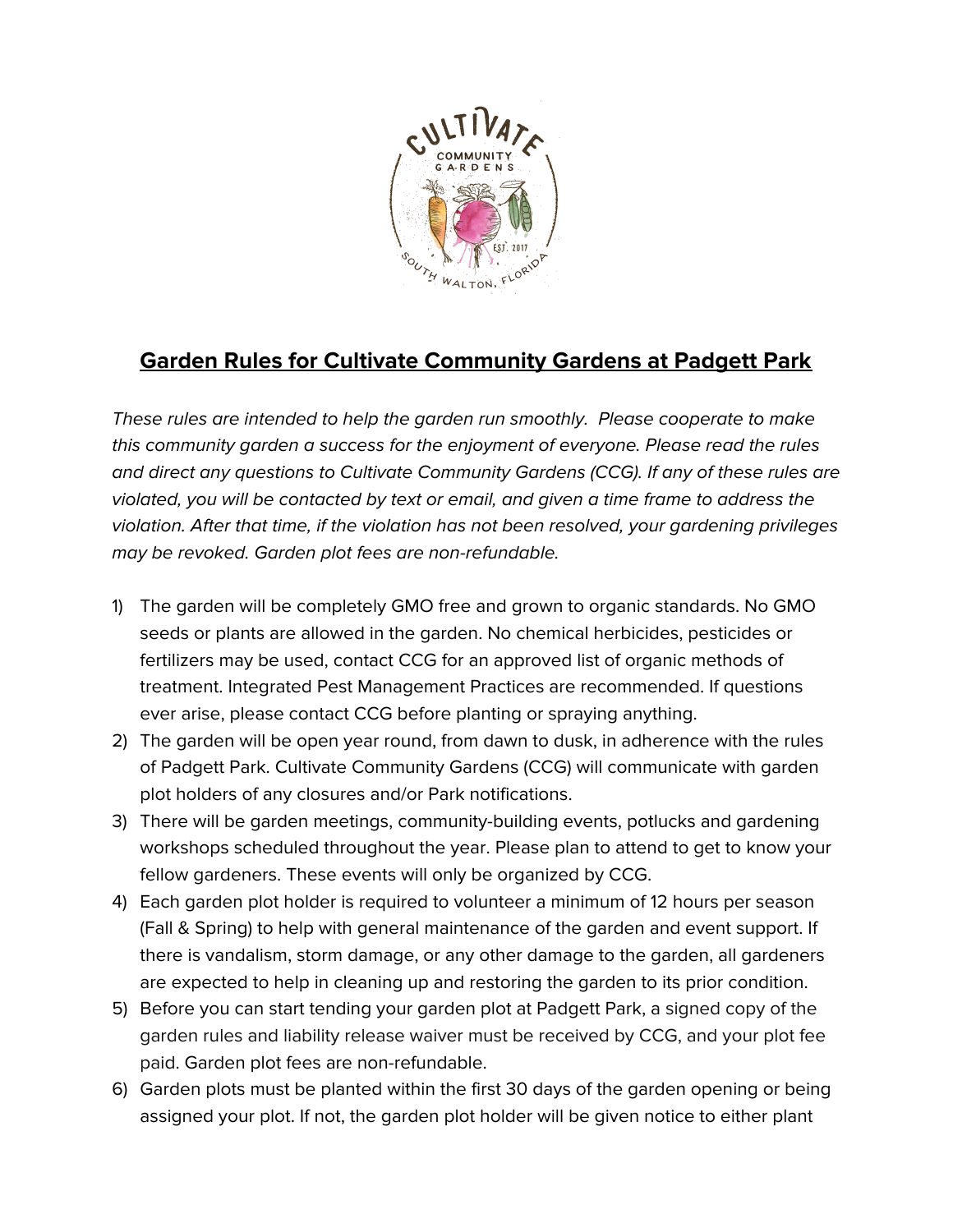their plot or release it to another gardener. If the plot has not been planted by the given expiration date, your plot will be reassigned.

- 7) Garden plot holders will be given a key code to enter the garden gate. This code may not be shared with any one other than the plot holder. Please contact CCG if more than one gardener will be tending your plot. CCG will contact plot holders should there be any changes to the key code.
- 8) Keep your plot and adjoining pathways tended. If your plot appears untended for a period of time and you have not contacted CCG, you will be contacted and your plot may be assigned to another gardener. If you plan to discontinue use of your plot, please contact CCG as soon as possible so that your plot can be assigned to another gardener.
- 9) Current garden plot holders will have the opportunity to renew their plots annually. Plot holders will need to be in good standing and will be required to re-sign a copy of the most current garden rules and pay the annual plot fee as set by CCG. Any open plots will be assigned on a first come, first serve basis or in accordance with any waiting list in place.
- 10) Do not plant your garden plot in such a way that it shades your neighbor's plot. Planting illegal or poisonous plants is prohibited. In addition, no non-native, invasive plants are to be grown in the garden.
- 11) Should a plot holder choose not to renew their plot at their annual renewal, all dead plants and non-plant materials (string, wire, wood, metal, plastic, etc.) must be removed and disposed of properly and your plot left neat and tidy. Should you be in the middle of a growing season and choose not to renew, plot holders will have the opportunity to to harvest their plot before leaving the garden.
- 12) Please put all weeds and dead plants in the compost area, do not leave them in the pathway. Any diseased plants or seedy or invasive weeds are to be bagged and put in the trash as not to contaminate the gardens.
- 13) Garden plot holders must bring their own tools into the garden to use in their plots. Gardeners may not use power tools, such as those that require gasoline.
- 14) While we welcome and encourage the participation of children, plot holders are responsible for looking after their children while at the garden.
- 15) Please pick up litter when you see it.
- 16) No dogs or other pets are permitted in the garden.
- 17) The garden area is open to visitors, but a garden plot holder must accompany them. Gardeners are responsible for their visitors and seeing that they follow the rules.
- 18) Please use water only as you need it and do not leave any water on unattended.
- 19) You cannot take vegetables from another person's garden plot without their written permission. Additionally, CCG must have a copy of your written permission before anyone else can harvest your vegetables.